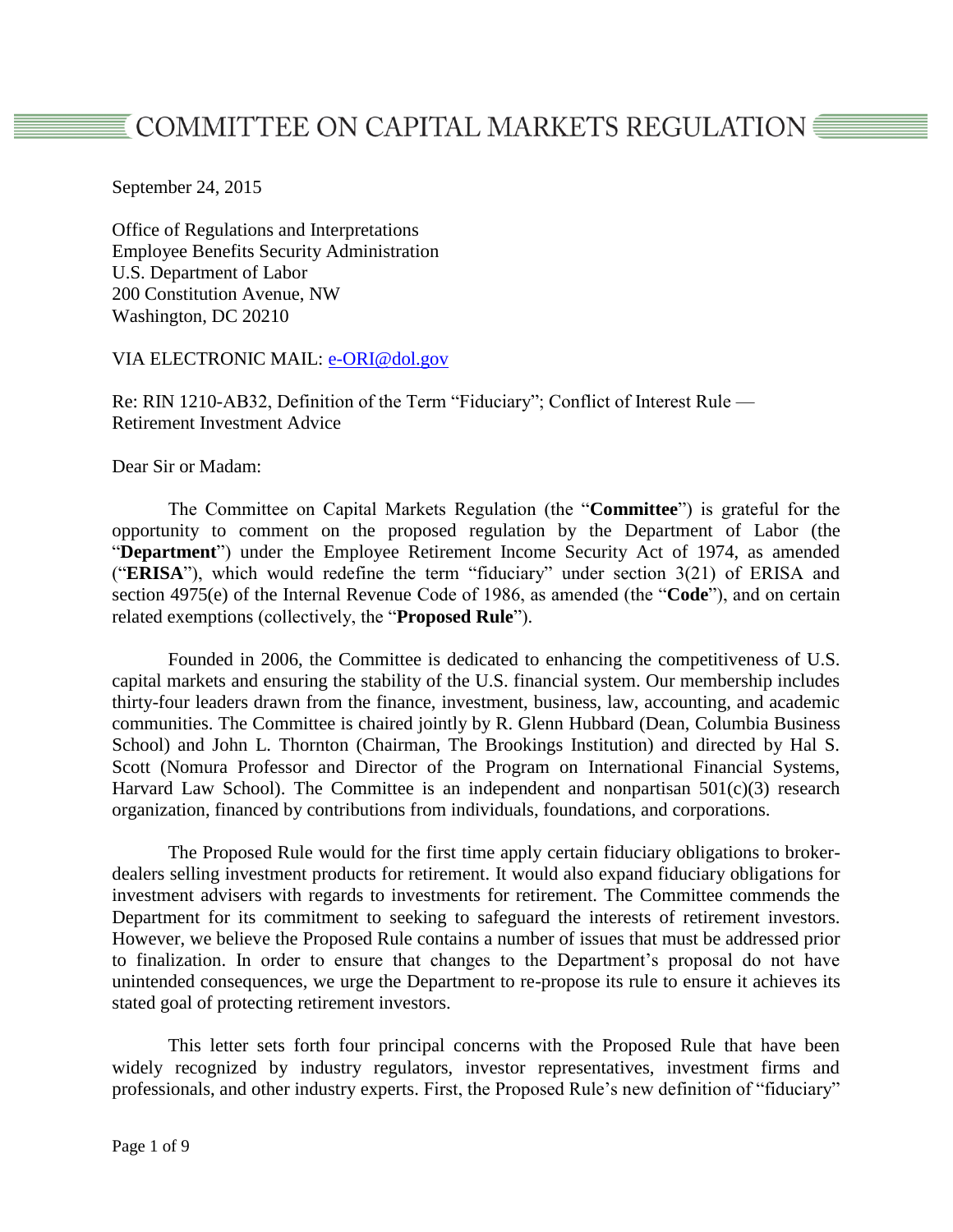investment advice will unduly expand ERISA fiduciary liability to include business practices of brokers<sup>1</sup> that do not constitute fiduciary investment advice. Second, the proposed "Best Interest" Contract Exemption" is administratively impracticable and in tension with existing regulations applicable to brokers. Third, the rule encourages a compensation structure that will raise costs for many investors and will disproportionately burden lower- and middle-income investors. Fourth, the Department's Regulatory Impact Analysis lacks quantitative support and underestimates significant costs.

The Proposed Rule would make it more difficult for broker-dealers and investment advisers to provide innovative, diverse, and affordable retirement investment services and products to investors. Access to investment advice would be more limited and more expensive for millions of Americans planning for retirement. We therefore recommend that the Department re-propose the rule after a deliberate review of the roughly 3,000 comments that the Proposed Rule and related exemptions have elicited.

### *The Proposed Definition of "Fiduciary" Investment Advice is Too Broad*

Under the Proposed Rule's new definition of fiduciary investment advice, any individual who receives "a fee or other compensation, direct or indirect" for providing advice "individualized to, or specifically directed to, the recipient for consideration in making investment or management decision with respect to securities or other property of [an employee benefit plan] or IRA" would be subject to ERISA fiduciary liability.<sup>2</sup> ERISA fiduciary obligations are unique in that they are founded in trust law and require a fiduciary to "discharge his duties with respect to a plan *solely* in the interest of the participants… and for the *exclusive* purpose of" benefiting the participants and defraying administrative expenses [emphasis added].<sup>3</sup> ERISA fiduciaries may be held *personally* liable for losses caused by their breach of duties.<sup>4</sup>

As proposed, the definition of fiduciary would include ordinary course communications such as marketing materials and research reports,<sup>5</sup> which neither professionals nor investors should reasonably consider to be "fiduciary" investment advice.<sup>6</sup> Under the rule, these communications would trigger the demanding ERISA fiduciary obligations, resulting in increased costs and reduced availability of basic investment services and products.<sup>7</sup>

 $\overline{\phantom{a}}$ <sup>1</sup> Throughout this letter, we primarily refer to "brokers" and "broker-dealers" in identifying those financial professionals potentially impacted by the Department's Proposed Rule. We note that our observations of the Proposed Rule's implications also apply to other sellers of financial products, including annuities.

<sup>2</sup> Definition of the Term "Fiduciary"; Conflict of Interest Rule—Retirement Investment Advice, 80 Fed. Reg. 21,929 (April 20, 2015).

<sup>3</sup> 80 Fed. Reg. 21,932-33; 29 U.S. Code §1104.

<sup>4</sup> 29 U.S. Code §1104.

<sup>5</sup> See, e.g., American Retirement Association, Re: Definition of Term "Fiduciary"; Conflict of Interest Rule – Retirement Investment Advice RIN 1210-AB32, July 20, 2015, p. 13-14 (*hereinafter,* "ARA Letter"); SIFMA Re: RIN 1210-AB32 (July 20, 2015), Executive Summary ("ES") at 2 (*hereinafter,* "SIFMA Letter"); Vanguard Re: Proposed Conflict of Interest Rule RIN 1210-AB32 (July 21, 2015) at 2-4 (*hereinafter*, "Vanguard Letter").

<sup>6</sup> See, e.g., SIFMA Letter at ES 2, 8-14; ARA Letter p. 13-15.

<sup>7</sup> *See also* Letter from Primerica, Inc., Karen L. Sukin, EVP and Deputy General Counsel, Primerica, Inc., to Office of Regulations and Interpretations, Employee Benefits Security Administration, U.S. Department of Labor at 10 (July 21, 2015) (on file with author) (*hereinafter* "Primerica Letter"); *see also* USAA, Re: Definition of the Term "Fiduciary"; Conflict of Interest Rule – Retirement Investment Advice (RIN 1210-AB32); Proposed Best Interest Contract (BIC) Exemption (ZRIN 1210-ZA25) and Proposed Amendments to Prohibited Transaction Exemption (PTE) 84-24 and 77-4, July 21, 2015, p. 4-6; Investment Company Institute, Re: RIN 1210-AB32Definition of the Term "Fiduciary"; Conflict of Interest Rule – Retirement Investment Advice, July 21, 2015, p. 4, 5-8, 16 (*hereinafter,* "Investment Company Letter"); Financial Industry Regulatory Authority, Re: Proposed Conflict of Interest Rule and Related Proposals, RIN-1210-AB32, July 17, 2015, p. 12-13; Financial Services Institute Letter at 3-4, Re: Definition of the Term "Fiduciary" (RIN 1210-AB32); Best Interest Contract Exemption (ZRIN 1210-ZA25), July 21, 2015, p. 3-4 (*hereinafter*, "Financial Services Institute Letter"); The Spark Institute, Inc., Re: Definition of the Term "Fiduciary";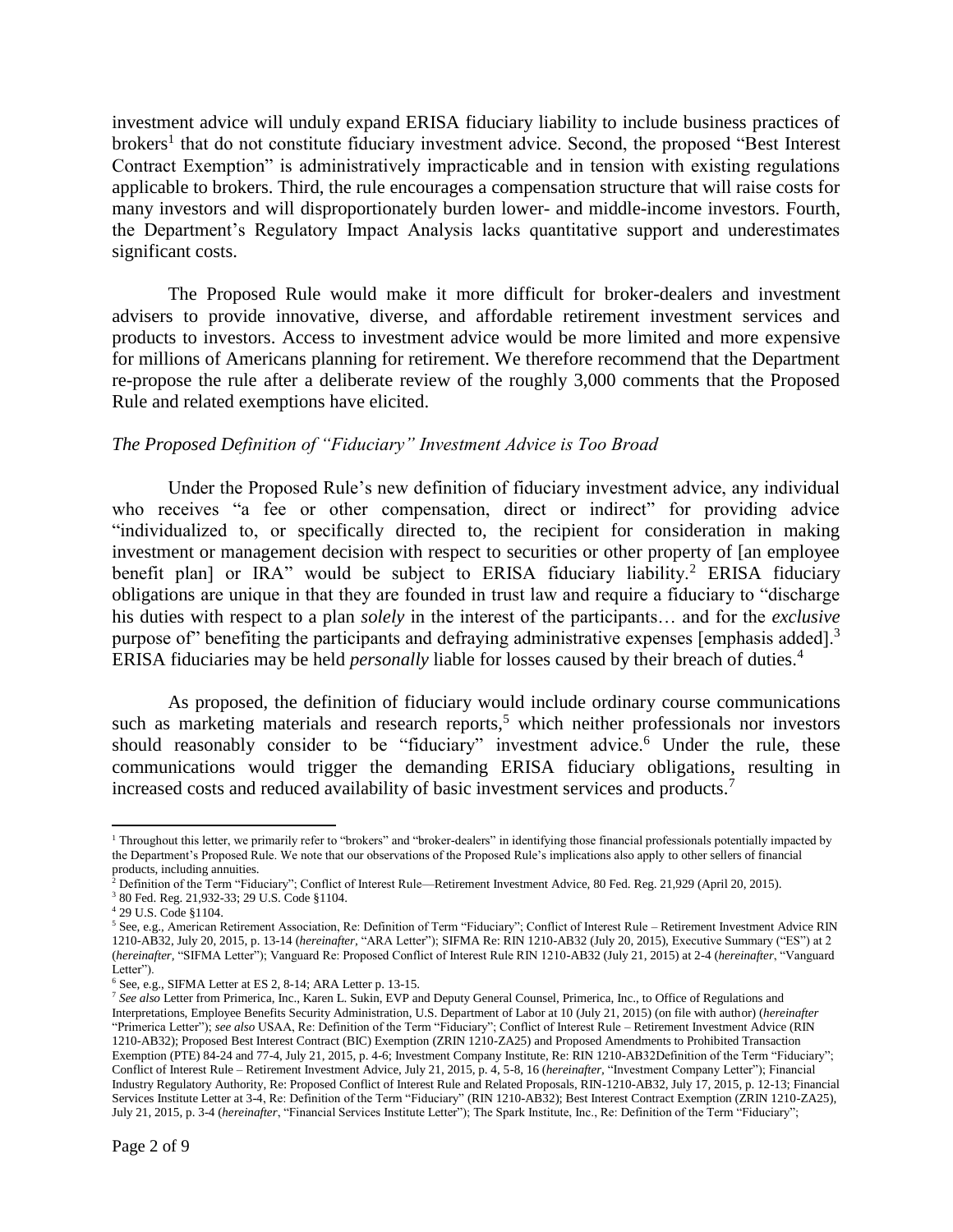The broad definition of fiduciary investment advice is circumscribed only by narrow and ineffective exceptions. For example, the Proposed Rule contains a narrow "investment education" exception, which is designed to allow for the distribution of "investment education information and materials" without activating fiduciary obligations.<sup>8</sup> However, the exception is unavailable if the materials include recommendations regarding "specific investment products or specific plan or IRA alternatives, or recommendations on... value...."<sup>9</sup> It is widely recognized among commenters that this provision and its extensive limitations on references to "specific" plans or products fails to insulate the educational information that is actually *useful* to investors in making their own investment decisions from the statutory fiduciary regime.<sup>10</sup> If adopted, the rule's concomitant risks and compliance costs would likely discourage firms from furnishing valuable educational materials to investors. $^{11}$ 

The proposed "counterparty carve-out" is similarly flawed.<sup>12</sup> The carve-out is intended to remove sales pitches and marketing communications made to an "expert plan investor" from any fiduciary obligations, $13$  but its conditions render it inapplicable to many sales communications to retail investors.<sup>14</sup> To invoke the exception, the adviser must either: (a) receive written confirmation from the plan investor that at least 100 participants are covered by the plan; or (b) "know or reasonably believe" that the plan investor is responsible for managing at least \$100 million in employee benefit plan assets.<sup>15</sup> The Department therefore subjects sales pitches and marketing communications to retail investors to the fiduciary standard. This is because "retail investors, including small plans, IRA owners, and plan participants" are, in the Department's view, unqualified to make the commonsense determination that they are listening to a sales pitch in which the counterparty likely has a financial stake.<sup>16</sup>

We join the numerous other commenters who have observed that this putative attempt to protect retail investors paints with far too broad a stroke, instead putting smaller investors at a disadvantage.<sup>17</sup> As one commenter observes, the Department should be able to identify a

 $\overline{\phantom{a}}$ 

Conflict of Interest Rule – Retirement Investment Advice (RIN 1210-AB32) Proposed Best Interest Contract Exemption (ZRIN 1210-ZA25), July 21, 2015, p. 3-4 (*hereinafter*, "Spark Letter").

<sup>8</sup> 80 Fed. Reg. 21,944.

<sup>&</sup>lt;sup>9</sup> 80 Fed. Reg. 21,958.

<sup>&</sup>lt;sup>10</sup> See generally SIFMA Letter at ES 2-3; Vanguard Letter at 9-10; U.S. Chamber of Commerce, *Locked Out of Retirement: The Threat to Small Business Retirement Savings*, p. 5 (introduced into the record in U.S. Chamber of Commerce, Re: Definition of the Term "Fiduciary"; Conflict of Interest Rule – Retirement Investment Advice. Document No. 2015-08831, RIN 1210-AB32, June 24, 2015), United States Senate Committee on Finance, Re: Comments on Proposed Regulations on Definition of the Term "Fiduciary" – RIN 1210-AB32, August 7, 2015, p. 3, ARA Letter, p. 13-15

<sup>11</sup> See SIFMA Letter at ES 3-4. *See also* Primerica Letter at 14; *see also* Vanguard Letter at 10; *see also* Fidelity Letter at 7-8; *see also* Wells Fargo Letter at 11.

<sup>&</sup>lt;sup>12</sup> See NFIB, Re: Definition of Term "Fiduciary"; Conflict of Interest Rule – Retirement Investment Advice, and associated proposed exemptions RIN 1210-AB32, July 21, 2015, p. 3-4 (*hereinafter, "NFIB Letter"); see* Capital Group, Re: RIN 1210-AB32; Conflicts of Interest Rule ZRIN 1210-ZA25; Proposed Class Exemption, July 20, 2015, p. 15-16 (*hereinafter*, "Capital Group Letter"); *see* Keehan Letter at 11, 17-19. *See also* Fidelity Letter at A-1, B-3, B-4; *see also* Spark Letter at 4; Primerica Letter at 11-13; *see also* Wells Fargo, Re: Comments on Proposed Conflict of Interest Rule and Related Proposals [RIN: 1210-AB32 and ZRIN: 1210-ZA25] (July 21, 2015) p. 5-6 (*hereinafter* "Wells Fargo Comments and Proposals"); *see also* Vanguard Letter at 8; *see also* Financial Services Roundtable, Re: Revised Definition of Investment Advice and Related Exemptions (July 21, 2015), p. 43-44 (*hereinafter,* "Financial Services Letter").

<sup>13</sup> 80 Fed. Reg. 21,941.

<sup>&</sup>lt;sup>14</sup> See also Fidelity Letter at B-2.

<sup>&</sup>lt;sup>15</sup> 80 Fed. Reg. 21,941.

<sup>&</sup>lt;sup>16</sup> See, e.g., Fidelity Investments Re: Definition of the Term Fiduciary: Conflict of Interest Rule (RIN 1210-AB32); Proposed Best Interest Contract Exemption and Principal Transactions in Debt Securities Exemption (ZRIN: 1210-ZA25) at B-3.

<sup>&</sup>lt;sup>17</sup> See, e.g., Vanguard Letter at 8-9; SIFMA Letter at ES 3, 8-9, 25-26, 40; American Retirement Association, Re: Definition of Term "Fiduciary"; Conflict of Interest Rule – Retirement Investment Advice RIN 1210-AB32, July 20, 2015, p. 18. *See also* Financial Services Letter at 3-4; *see also* Investment Company Letter at 17-18; Financial Services Institute Letter at 2; *see also* Spark Letter at 4.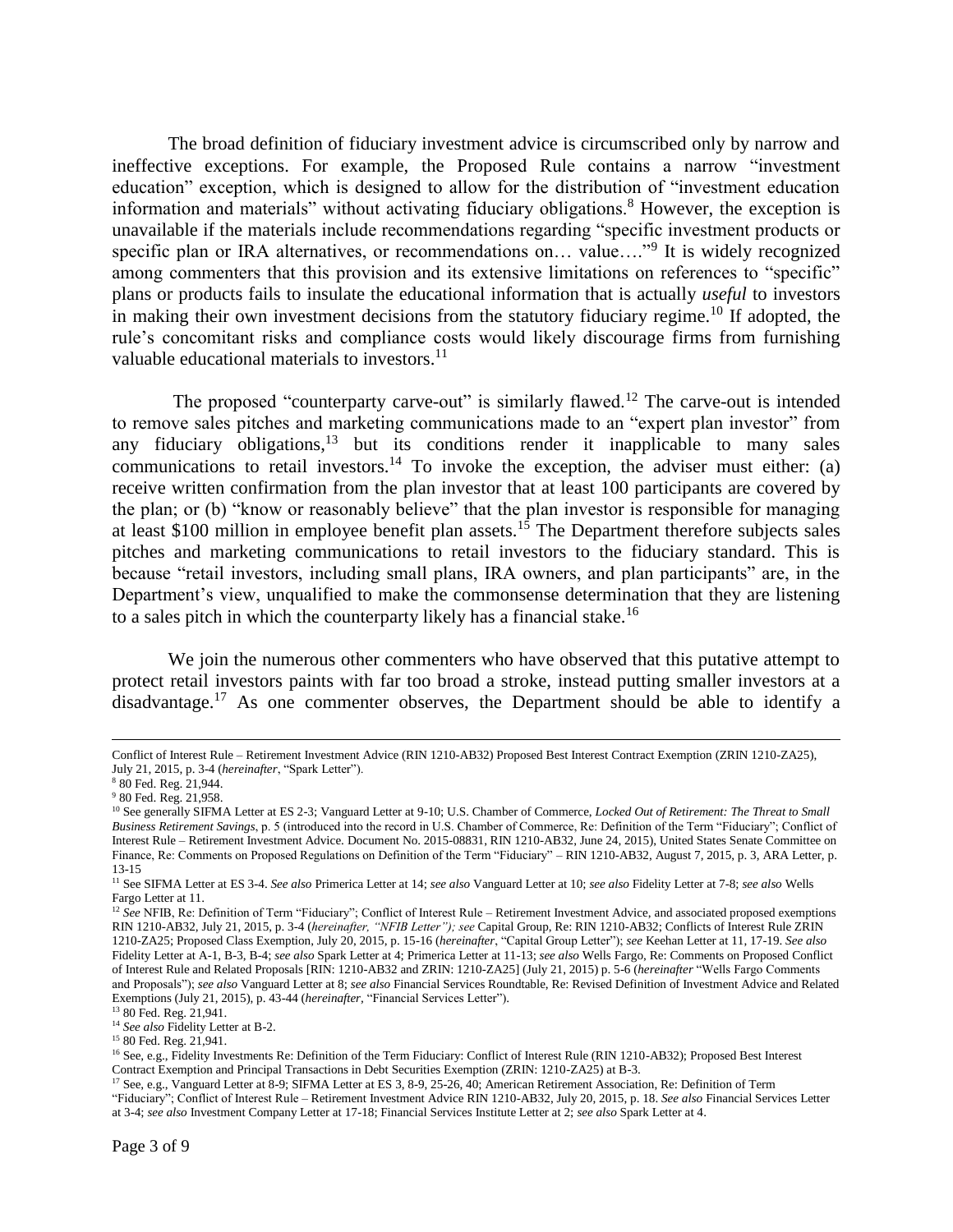disclosure threshold that is adequate to signal that a sales communication is underway: "[t]here is simply no legal difference when one is selling in the retail context versus a large plan context."<sup>18</sup> Instead of protecting small plans, compelling such plans to incur the costs of a fiduciary adviser may simply discourage employers from offering retirement benefits at all.<sup>19</sup> We therefore recommend that this carve-out be expanded to include retail investors.

The scope of the counterparty carve-out is also unjustifiably narrow in its apparent failure to cover sales of *services*, such as brokerage services and futures execution services. <sup>20</sup> The carveout expressly applies to advice provided by a counterparty to a plan "with respect to an arm's length sale, purchase loan or bilateral contract between the plan and the counterparty, or with respect to a proposal to enter into such a sale, purchase loan or bilateral contract..."<sup>21</sup> There is no substantive distinction between the sale of services and products that justifies this omission.

### *The Best Interest Contract Exemption is Conceptually and Technically Flawed*

The Proposed Rule's Best Interest Contract Exemption ("**BICE**") is intended to accommodate certain traditional compensation arrangements for investment advice to retail retirement investors.<sup>22</sup> The BICE would allow new statutory "fiduciaries" (e.g. brokers) to continue to receive common forms of compensation that could otherwise violate the "prohibited transaction" provisions of ERISA and the Code against "self-dealing and receiving compensation from third parties in connection with transactions involving the [employee benefit] plans and IRAs."<sup>23</sup> "Prohibited transactions" trigger excise taxes under the Code.<sup>24</sup>

In order to invoke the BICE, brokers, investment advisers and their firms must enter into contracts with their clients that explicitly acknowledge their ERISA fiduciary status. They must also make certain warranties as to their policies, procedures, and compliance with applicable state and federal laws.<sup>25</sup> Brokers, advisers and their firms must also provide certain disclosures relating to conflicts of interest and costs of advice.<sup>26</sup> In addition, firms are required to give the Department advance notice that they will use the exemption and keep records of certain data for the Department's discretionary review.<sup>27</sup> These contractual, record-keeping, and disclosure obligations are intended to formalize advisers' and brokers' utmost commitment to providing advice that is in the clients' best interest.

We agree in principle with the Department's adoption of a "best interest" standard for broker-dealers.<sup>28</sup> However, there are both conceptual and technical deficiencies to the approach adopted in the Proposed Rule.<sup>29</sup>

 $\overline{\phantom{a}}$ <sup>18</sup> SIFMA Letter at ES 3.

<sup>19</sup> Vanguard Letter at 8-9. See also Financial Services Letter at 3-4.

<sup>20</sup> *See, e.g.,* SIFMA Letter *at 39.* 

<sup>21</sup> 80 Fed. Reg. 21, 957.

<sup>22</sup> 80 Fed. Reg. 21,929; Proposed Best Interest Contract Exemption, 80 Fed. Reg. 21,960 (April 20, 2015) (*hereinafter*, "BIC Exemption"). <sup>23</sup> 80 Fed. Reg. 21,960.

<sup>24</sup> 26 U.S.C. § 4975; See also, 80 Fed. Reg. 21,933.

<sup>&</sup>lt;sup>25</sup> 80 Fed. Reg. 21,948.

 $26$  Id.

 $^{27}$  Id.

<sup>&</sup>lt;sup>28</sup> Notable commenters in support of such a standard include FINRA, see, e.g., Re: Proposed Conflict of Interest Rule and Related Proposals, RIN-1210-AB32, July 17, 2015, p. 2 (*hereinafter,* FINRA Letter), SIFMA, see, e.g., "Proposed Best Interests of the Customer Standard for Broker-Dealers" (June 3, 2015), available at[: http://www.sifma.org/issues/item.aspx?id=8589954937,](http://www.sifma.org/issues/item.aspx?id=8589954937) Wells Fargo Comments and Proposals at 1- 3.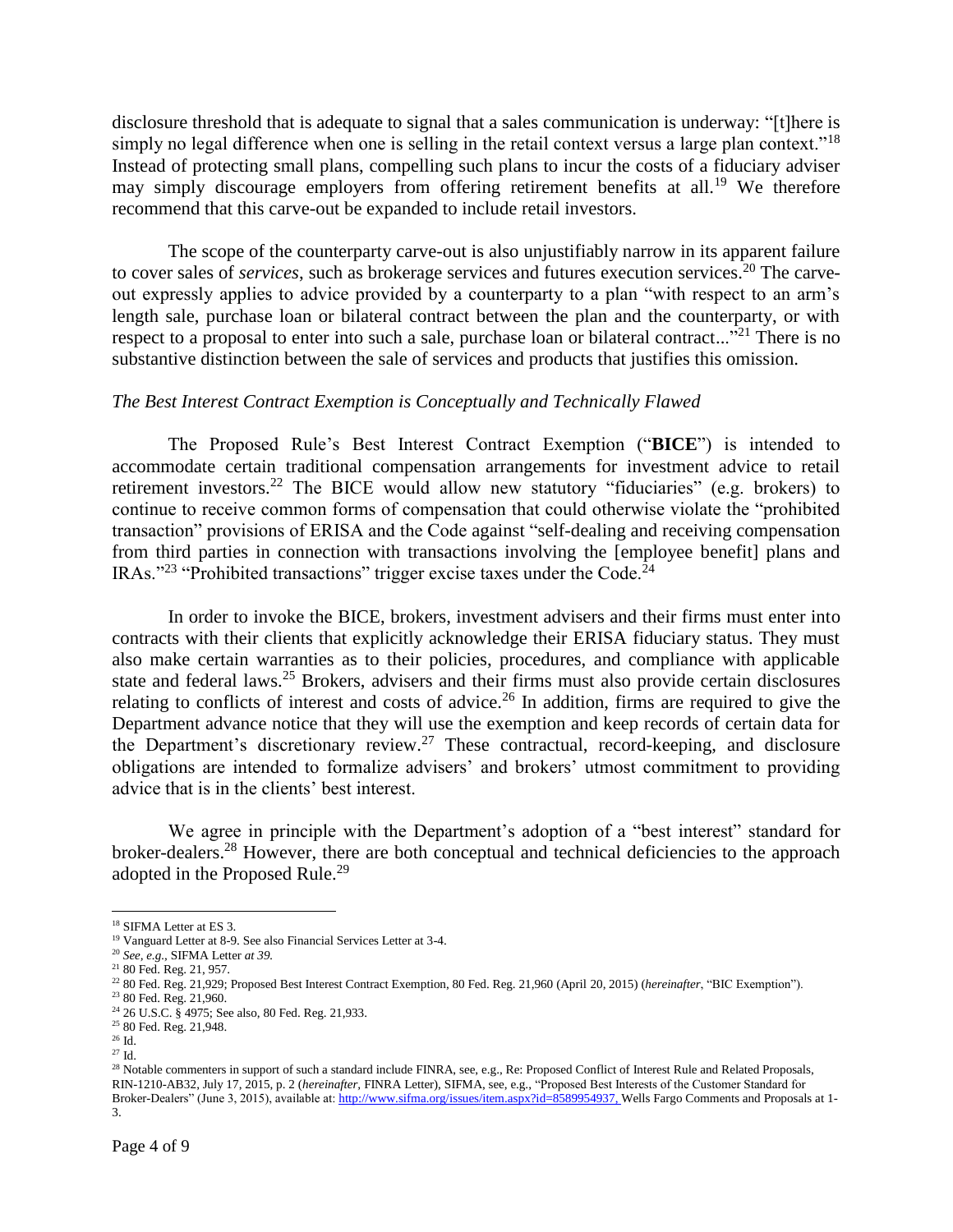As drafted, the BICE suffers from a serious conceptual flaw. The Department's decision to subject retirement products to a distinct "best interest" standard creates practical confusion and tension with the regulatory system currently in place for broker-dealers. Confusion would result because investors generally make investment decisions in terms of their entire investment portfolios, not separate retirement and non-retirement investments.<sup>30</sup> More importantly, brokerdealers are subject to an existing regulatory framework, defined by the federal securities laws and FINRA rules.<sup>31</sup>

This framework includes standards of conduct governing broker-dealer relationships with customers.<sup>32</sup> Notably, FINRA's "suitability rule" has been repeatedly interpreted to legally require that "a broker's recommendation must be consistent with his customers' best interests."<sup>33</sup> As FINRA itself explains, "the suitability requirement that a broker make only those recommendations that are consistent with the customer's best interests prohibits a broker from placing his or her interests ahead of the customer's interests. Examples of instances where FINRA and the SEC have found brokers in violation of the suitability rule by placing their interests ahead of customers' interests include… a broker whose motivation for recommending one product over another was to receiver larger commissions."<sup>34</sup>

The Department's parallel regime is not only arguably unnecessary in light of this existing framework, but it potentially *undermines* customers' protection under FINRA's structure. Indeed, FINRA itself notes that the Proposed Rule "does not meet some of the minimum criteria for [a best interest] standard," "does not incorporate existing regulation and introduces new concepts that are fraught with ambiguity" and "in some respects the [Proposed Rule] even conflicts with existing FINRA rules and securities market trading practices."<sup>35</sup> We

 $\overline{\phantom{a}}$ 

<sup>29</sup> *See* Primerica Letter at 21-22; see also Wells Fargo Letter at 33-34; *see also* Financial Services Letter at 5, 13-14; *see also* Investment Company Institute Letter at 10-14; *see also* FINRA Letter at 4-6.

<sup>30</sup> FINRA Letter p. 3. *See also* Letter from Timothy E. Keehan, Senior Counsel, Center for Securities Trusts & Investments to Joe Canary, Director, Office of Regulations and Interpretations at the U.S. Department of Labor, p. 27 (July 21, 2015) (on file with author) (*hereinafter* "Keehan Letter"); *see also* Fidelity Letter at 3, 17, C-13.

<sup>&</sup>lt;sup>31</sup> FINRA, see, e.g., Re: Proposed Conflict of Interest Rule and Related Proposals, RIN-1210-AB32, July 17, 2015, p. 3.

Financial professionals are also subject to pertinent regulations pursuant to state insurance laws and IRS regulations. Potential conflicts with these regulatory frameworks must also be evaluated and reconciled by the Department. For instance, the National Association of Insurance Commissioners noted that, "[f]rom a consumer protection standpoint, it is important that the approaches we as regulators take within the regulatory framework are consistent and compatible as much as possible." Letter from National Association of Insurance Commissioners to Secretary Perez, July 21 2015.

<sup>&</sup>lt;sup>32</sup> See, e.g., FINRA Letter p. 3: "Among the many requirements imposed are the principles that broker-dealers deal fairly with customers, adhere to just and equitable principles of trade, and ensure that recommendations are suitable for customers."

<sup>33</sup> [http://www.finra.org/industry/faq-finra-rule-2111-suitability-faq.](http://www.finra.org/industry/faq-finra-rule-2111-suitability-faq) *See* Footnote 69 of FINRA's FAQ: "Raghavan Sathianathan, Exchange Act Rel. No. 54722, 2006 SEC LEXIS 2572, at \*21 (Nov. 8, 2006) [, aff'd, 304 F. App'x 883 (D.C. Cir. 2008)]; see also Scott Epstein, Exchange Act Rel. No. 59328, 2009 SEC LEXIS 217, at \*40 n.24 (Jan. 30, 2009) ("In interpreting the suitability rule, we have stated that a [broker's] 'recommendations must be consistent with his customer's best interests.'")[, aff'd, 416 F. App'x 142 (3d Cir. 2010)]; Dane S. Faber, 57 S.E.C. 297, 310, 2004 SEC LEXIS 277, at \*23-24 (2004) (stating that a "broker's recommendations must be consistent with his customer's best interests" and are "not suitable merely because the customer acquiesces in [them]"); Wendell D. Belden, 56 S.E.C. 496, 503, 2003 SEC LEXIS 1154, at \*10-11 (2003) ("As we have frequently pointed out, a broker's recommendations must be consistent with his customer's best interests."); Daniel R. Howard, 55 S.E.C. 1096, 1100, 2002 SEC LEXIS 1909, at \*5-6 (2002) (same), aff'd, 77 F. App'x 2 (1st Cir. 2003); Powell & McGowan, Inc., 41 S.E.C. 933, 935, 1964 SEC LEXIS 497, at \*3-4 (1964) (same); Dep't of Enforcement v. Evans, No. 20006005977901, 2011 FINRA Discip. LEXIS 36, at \*22 (NAC Oct. 3, 2011) (same); Dep't of Enforcement v. Cody, No. 2005003188901, 2010 FINRA Discip. LEXIS 8, at \*19 (NAC May 10, 2010) (same), aff'd, Exchange Act Rel. No. 64565, 2011 SEC LEXIS 1862 (May 27, 2011); Dep't of Enforcement v. Bendetsen, No. C01020025, 2004 NASD Discip. LEXIS 13, at \*12 (NAC Aug. 9, 2004) ("[A] broker's recommendations must serve his client's best interests[,]" and the "test for whether a broker's recommendation[s are] suitable is not whether the client acquiesced in them, but whether the broker's recommendations were consistent with the client's financial situation and needs."); IA/BD Study, supra note [68], at 59 ("[A] central aspect of a broker-dealer's duty of fair dealing is the suitability obligation, which generally requires a broker-dealer to make recommendations that are consistent with the best interests of his customer.").'

 $^{34}$  Id.

<sup>&</sup>lt;sup>35</sup> FINRA Letter at 4.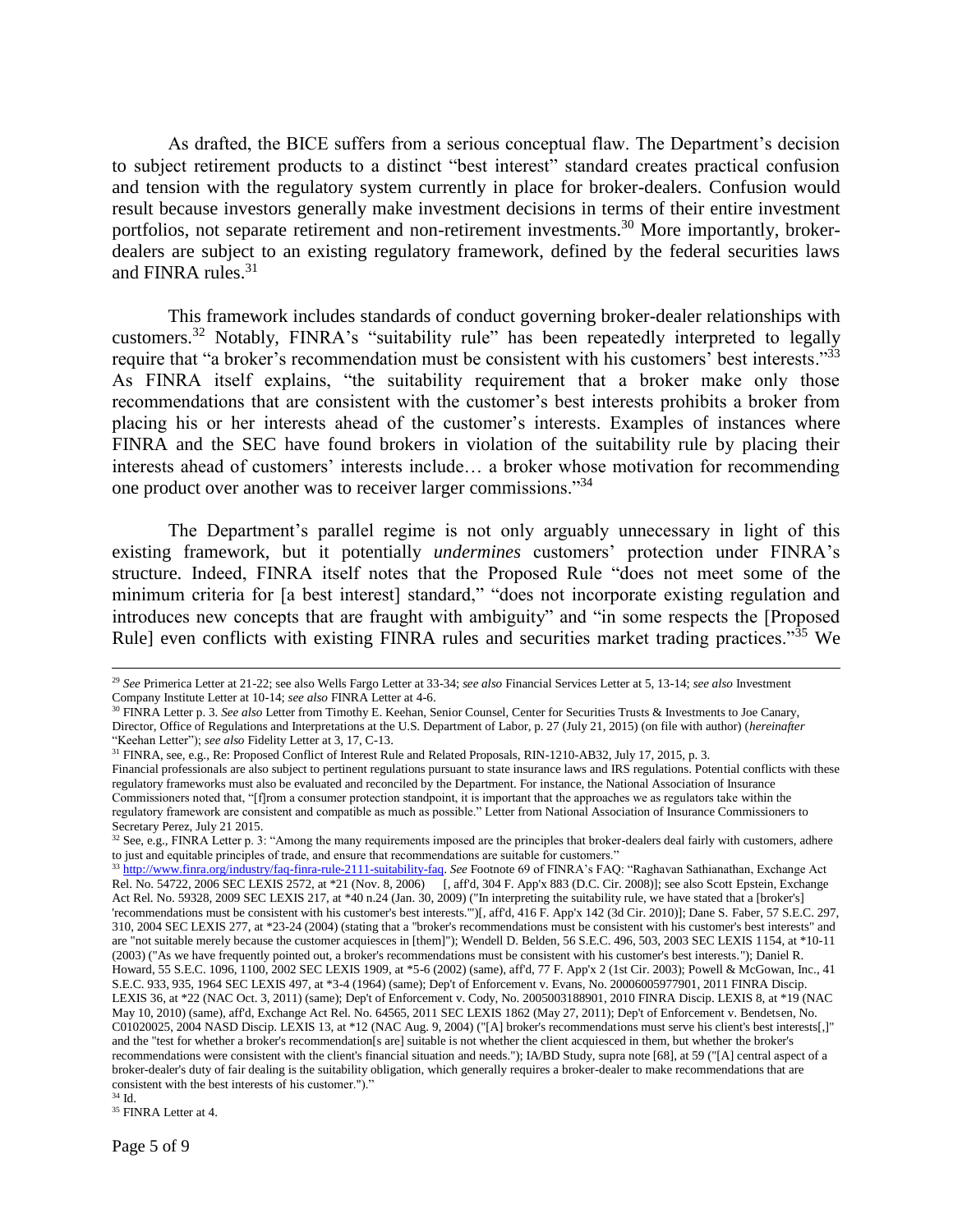therefore recommend that the Department take a close look at FINRA's specific recommendations to address the BICE's challenges, including its potential to create regulatory conflict.<sup>36</sup>

The extraordinary administrative burdens placed on those who would invoke the BICE also render it practically unworkable.<sup>37</sup> The onerous written contract requirement may discourage clients from seeking out investment advice,<sup>38</sup> and the additional paperwork demands would be excessive, costly, and likely confusing to investors.<sup>39</sup> In addition, the language of the BICE's substantive requirements requires clarification.<sup>40</sup> For example, brokers, advisers and their firms must agree to provide investment advice that is in the customer's best interest "*without regard to* the financial or other interests of the [a]dviser, [f]inancial [i]nstitution… or other party [emphasis added]."<sup>41</sup> However, as others have observed, $42$  firms provide investment advice in order to turn a profit, so they could never meet a standard that entirely prohibited them from considering their financial interests. The penalties and remedies for BICE violations are also unclear. $43$ Compliance by firms will be difficult and expensive unless these requirements are simplified and clarified.<sup>44</sup>

In addition, the BICE applies only to a list of statutorily-enumerated "assets," and expressly excludes "any equity security that is a security future or a put, call, straddle, or any other option or privilege of buying an equity security from or selling an equity security to another without being bound to do so."<sup>45</sup> Compensation received in connection with the "purchase, sale or holding" of such equity securities is therefore ineligible for the BICE.<sup>46</sup> Excluding these securities is likely to have a negative impact on liquidity and flow of funds in these markets.

We concur with the regulators and other industry experts who have called for the establishment of a uniform "best interest" standard for broker-dealers and investment advisers giving individualized advice to retail investors.<sup>47</sup> Federal securities laws and the views of expert regulators of broker-dealers should form the basis of this standard.

 $\overline{\phantom{a}}$ 

<sup>45</sup> 21, 967-21,968.

<sup>36</sup> *See generally,* FINRA Letter.

<sup>37</sup> See SIFMA Letter at ES 3; See also Wells Fargo Comments and Proposals, Appendix A, p. 1-3; *see also* Fidelity Investments, Re: Definition of the Term Fiduciary: Conflict of Interest Rule (RIN 1210-AB32); *see also* Proposed Best Interest Contract Exemption and Principal Transactions in Debt Securities Exemption (ZRIN 1210-ZA25), July 21, 2015, p. 2 (*hereinafter*, "Fidelity Letter"); *see also* Primerica Letter at p, 16-38; *see also* Wells Fargo Letter at 14-18; *See also* Capital Group Letter at 9; *see also* Keehan Letter at 16; *see also* NFIB Letter at 3; *see also* Fidelity Investments Letter at 6-7, A-7-8; *see also* Financial Services Roundtable Letter at 51-52; *see also* Investment Company Letter at 3-5 (summary), 6-*infra*.

<sup>38</sup> Martha G. King, Vanguard, Re: Proposed Best Interest Contract Exemption (July 21, 2015) at 3. *See also* NFIB Letter at 5.

<sup>39</sup> Id. *See also* Fidelity Investments Letter at C-5.

<sup>40</sup> See, e.g., FINRA Letter p. 6-8. *See also* Keehan Letter at 8.

<sup>41</sup> 80 Fed. Reg. 21,987.

<sup>42</sup> See, e.g., FINRA Letter p. 6-7.

<sup>43</sup> FINRA Letter p. 19-21.

<sup>44</sup> *See generally*, id. *See also* Vanguard Letter at 4-5; *see also* Keehan Letter at 2; *see also* Financial Services Letter at 11-13; *see also* FINRA Letter at 8, 12-14, 18; *see also* Small Business Investor Alliance, Re: Proposed Best Interest Contract Exemption (ZRIN: 1210-ZA25), July 21, 2015, p. 3 (*hereinafter,* "SBIA Letter"); *see also* Financial Services Institute Letter at 3; *see also* Spark Letter at 5; *see also* Investment Company Letter at 29-30.

<sup>46</sup> *See 21,966-21,967.*

<sup>&</sup>lt;sup>47</sup> See "Proposed Best Interests of the Customer Standard for Broker-Dealers" (June 3, 2015), available at:

<http://www.sifma.org/issues/item.aspx?id=8589954937> , FINRA Letter p. 3, SEC Commissioner Daniel Gallagher Re: Fiduciary Proposal (July 21, 2015), p. 2. *See also* FINRA Letter at 8-11.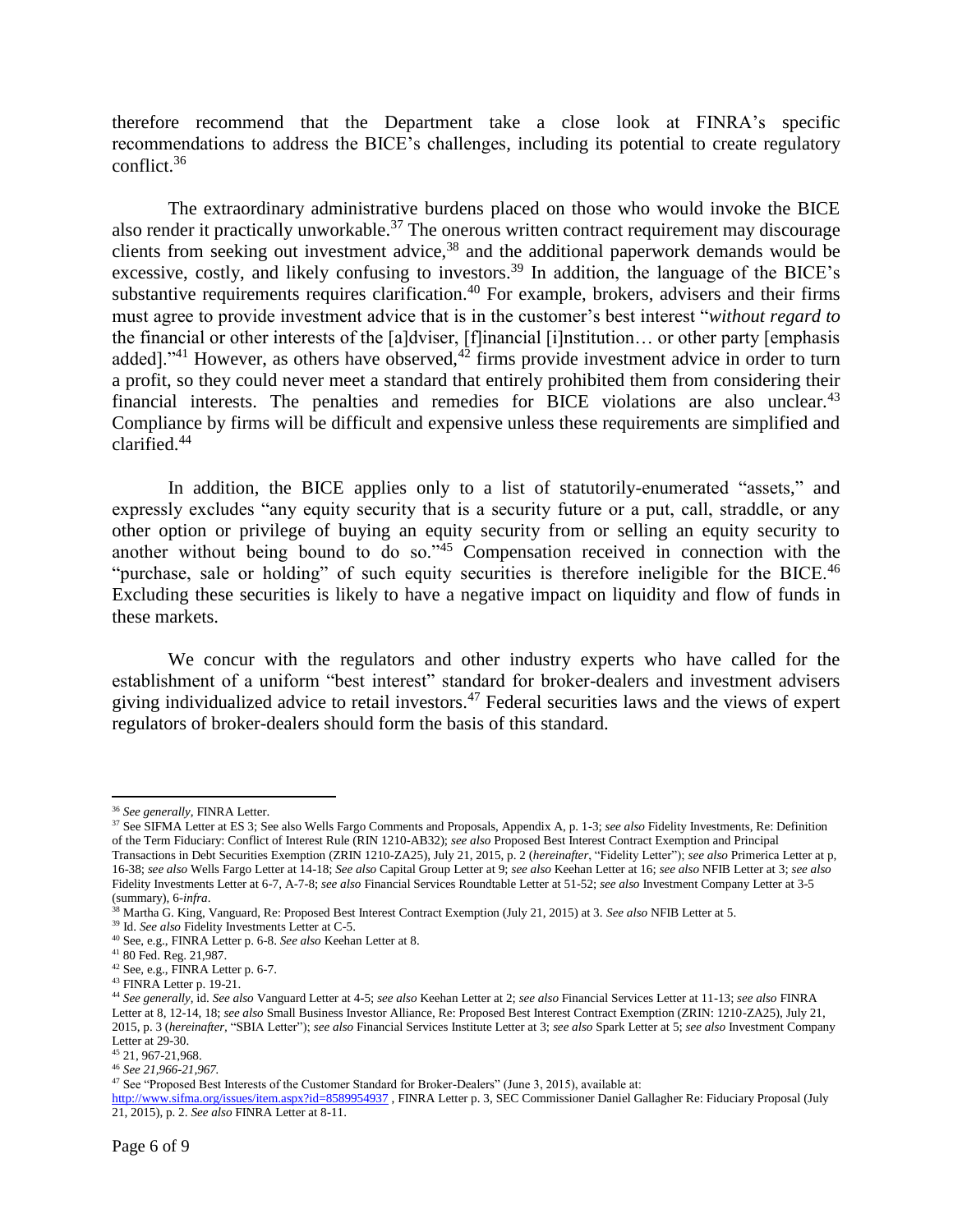#### *Changes to Compensation Structures Will Have Unintended Consequences*

The Proposed Rule's statutory regime evinces a strong bias towards fee-based compensation schemes that depend on assets under management instead of commission-based schemes that can depend on the frequency of a customer's transactions.<sup>48</sup> When an investor is charged commissions, he generally pays every time the adviser buys or sells securities for his account. Under a fee-based system, an investor is typically charged a fixed percentage of the assets she has invested on an annual basis. Commission-based fee models (ubiquitous among brokers) are effectively prohibited under the new fiduciary requirements unless an exemption applies. As a result, firms may choose to stop providing retirement investment advice or restructure their compensation to a fee-based system based on assets under management.<sup>49</sup>

For some financial products, such as annuities, a fee-based system is neither practical nor workable. These products are subject to different charges that encompass more than services but take into account the value of various guarantees. It would be difficult, and would likely cost consumers more, to purchase lifetime income products on a recurring fee-basis.

This result will increase investor costs.<sup>50</sup> Experts project that costs currently associated with some commission-based accounts would increase significantly when switched into a feebased account.<sup>51</sup> In particular, "buy-and-hold" customers are likely to pay more when charged an annual percentage of assets under management.<sup>52</sup> Firms that retain commission-based structures would also incur extensive compliance costs. Even those for whom the Proposed Rule would be inapplicable under an exception or exemption will incur significant expenses to produce the extensive required paperwork.<sup>53</sup> These costs will be passed onto investors.<sup>54</sup>

Lower- and middle-income investors are especially vulnerable to the harms of this paradigm shift in compensation.<sup>55</sup> Firms will be less likely to offer tailored advice for smaller accounts, because the new costs and liabilities associated with such advice will be disproportionate relative to the profitability of these accounts.<sup>56</sup> Lower income investors will be especially hard hit--98% of IRA investors with under \$25,000 are in brokerage relationships.<sup>57</sup>

Even the Department apparently comprehends the ramifications that we, along with many others, anticipate from its proposed uprooting of established fee conventions. In its published notice of proposed rulemaking, the Department acknowledges that "[a]ccording to [certain] commenters, the disruption of such current fee arrangements could result in a reduced level of

 $\overline{\phantom{a}}$ <sup>48</sup> See, e.g., SEC Commissioner Daniel Gallagher Re: Fiduciary Proposal (July 21, 2015), p. 1. *See also* Wells Fargo Letter at 20-21.

<sup>49</sup> See Vanguard Letter at 9. *See generally* Financial Services Letter at 14-18. *See also* Capital Group Letter at 10.

<sup>50</sup> See, e.g., SIFMA Letter at ES 3. *See also* Primerica Letter at 19; *see also* Capital Group Letter at 10; *see also* NFIB at 4.

<sup>51</sup> SIFMA Letter at ES 4-5. *See also* Wells Fargo Letter at 21.

<sup>52</sup> FINRA Letter p. 6. *See also* Wells Fargo Letter at 10; *see also* Investment Company Letter at 28-29.

<sup>53</sup> See SIFMA Letter at ES 3; *see also* Primerica Letter at 19.

<sup>54</sup> See, e.g., NFIB Letter. *See also* Fidelity Letter at 7. *See also* Primerica Letter at 19; *see also* Financial Services Letter at 10-11.

<sup>55</sup> See, e.g., SEC Commissioner Daniel Gallagher Re: Fiduciary Proposal (July 21, 2015), p. 1. *See also* NFIB Letter at 1; *see also* Primerica Letter at Appendix 4, p. 9, 11-12, 22; *see also* Capital Group Letter at 10; *see also* Financial Services Letter at 10-11.

<sup>56</sup> See SIFMA Letter at ES 3; See FINRA, see, e.g., Re: Proposed Conflict of Interest Rule and Related Proposals, RIN-1210-AB32, July 17, 2015, p.

<sup>&</sup>lt;sup>57</sup> See Assessment of the impact of the Department of Labor's proposed "fiduciary" definition rule on IRA consumers (Oliver Wyman) (April 2011) at 2; SIFMA Letter at ES 4. *See, e.g.,* Primerica Letter at Appendix 4, p. 11-12, 22; *see, e.g.*, Capital Group Letter at 11.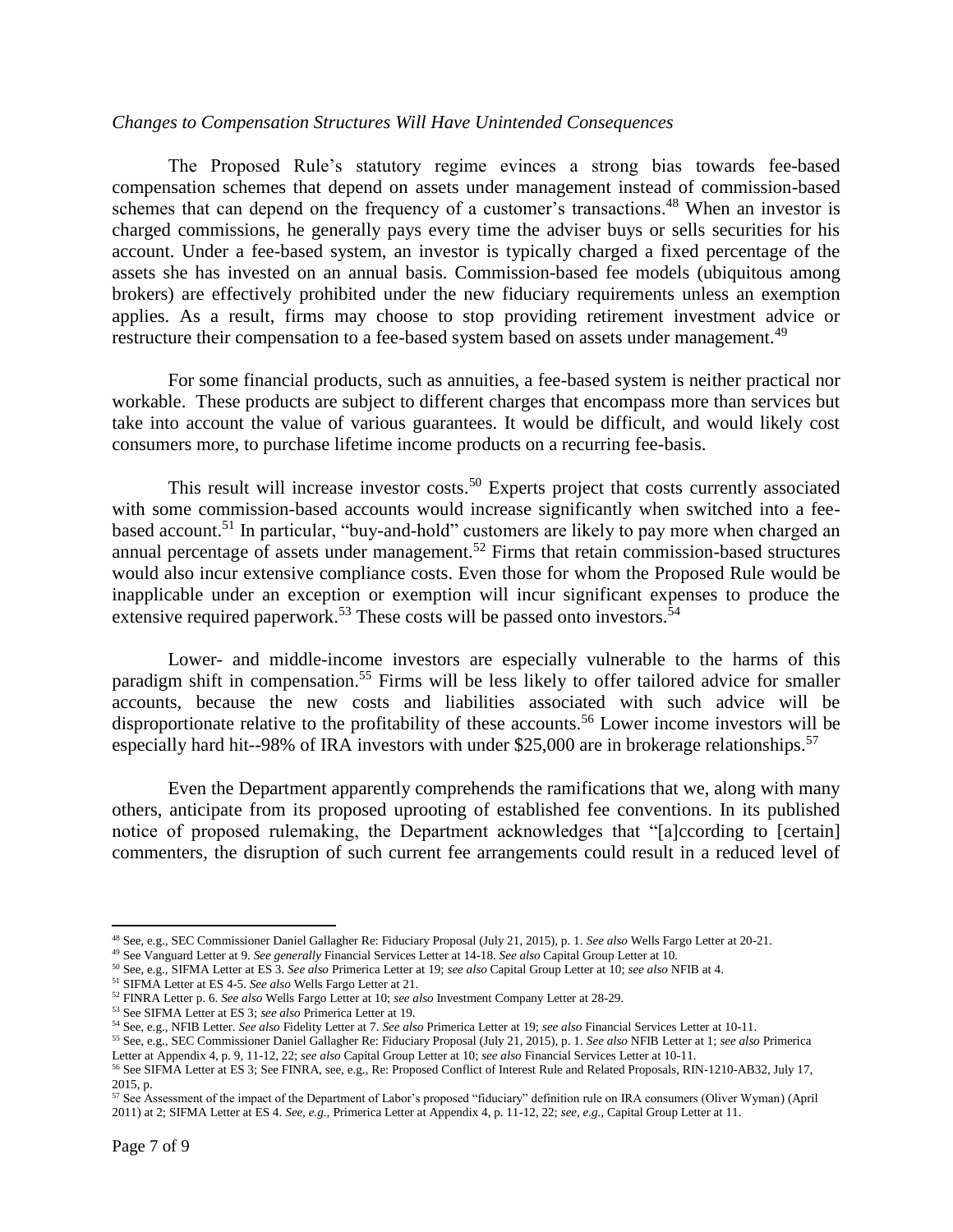assistance to investors, higher up-front fees, and less investment advice, particularly to investors with small accounts."<sup>58</sup>

## *The Department's Regulatory Impact Analysis is Quantitatively Unsound*

The Department's Regulatory Impact Analysis ("**RIA**") estimates that the proposal would deliver between \$40-\$44 billion in gains to IRA investors over 10 years, while generating only \$2.4 to \$5.7 billion in compliance costs during that amount of time.<sup>59</sup> We reiterate the concerns raised by other commenters<sup>60</sup> regarding the accuracy of this analysis. The RIA lacks data in support of the proposition that accounts managed by "fiduciaries" perform better than those managed by brokers or other non-fiduciaries.<sup>61</sup> Without such data, it is impossible to quantify the Proposal's benefits.

SIFMA also notes that the RIA's cost estimates are based heavily on data that SIFMA provided to the SEC (not to the Department) in connection with an entirely distinct regulatory inquiry.<sup>62</sup> The data was tailored to estimate the compliance costs for a potential SEC fiduciary rule, which the Department itself acknowledges would contain "substantive differences" from the Proposed Rule.<sup>63</sup> Using updated survey data responsive to the Department's proposal, a report prepared by Deloitte and SIFMA estimates the Proposed Rule's costs to be nearly double what the RIA projects.<sup>64</sup> The extent of this gap is troubling, particularly for a potential rulemaking of such economic magnitude.

The RIA also fails to consider the impact of financial professionals limiting advice to their clients as a result of the rule. One economic study estimates that "the cost of depriving clients of human advice during a future market correction (just one of the costs not considered by the [Department]) could be as much as \$80 billion or twice the claimed ten-year benefits that [Department] claims for the rule."<sup>65</sup> The Department itself noted in 2011 that "[f]inancial losses (including foregone earnings) from [financial] mistakes [made by retirement plan participants] likely amounted to more than \$114 billion in 2010… Such mistakes and consequent losses historically can be attributed at least in part to provisions of ERISA that effectively preclude a variety of arrangements whereby financial professionals might otherwise provide retirement plan participants with expert investment advice."<sup>66</sup>

Finally, we urge the Department to consider additional costs that the Proposed Rule could generate due to unintended consequences on the capital markets. As discussed above, the BICE

 $\overline{a}$ 

<sup>58</sup> 80 Fed. Reg. 21,946.

<sup>59</sup> Fiduciary Investment Advice Regulatory Impact Analysis (April 14, 2015) at 8; 80 Fed. Reg. 21,930.

<sup>60</sup> *See* Primerica Letter at 31-32; *see* Compass Lexecon, Comment Letter to the Department of Labor: An Evaluation of the Department's Impact Analysis of Proposed Rules Relating to Financial Representative Fiduciary Status (July 20, 2015), p. 13-15 (*hereinafter,* "Lexecon Letter"); *see*  Investment Company Letter at 4-32. *See also* NERA Economic Consulting, Comment on the Department of Labor Proposal and Regulatory Impact Analysis (July 17, 2015), p. 28-38.

<sup>61</sup> SIFMA Letter at ES 4. *See also* Investment Company Letter at 8-9.

<sup>62</sup> SIFMA Letter at ES 5-6. *See also* Lexecon Letter at 14-15.

<sup>63</sup> Id., quoting Regulatory Impact Analysis at 161.

<sup>&</sup>lt;sup>64</sup> Deloitte, "Report on the Anticipated Operational Impacts to Broker-Dealers of the Department of Labor's Proposed Conflicts of Interest Rule Package" (July 17, 2015) at 24.*See also* Primerica Letter at 31-32.

<sup>65</sup> Robert Litan & Hal Singer, "Good Intentions Gone Wrong: The Yet-To-Be-Recognized Costs of the Department of Labor's Proposed Fiduciary Rule" (July 15, 2015) in Abstract.

<sup>66</sup> 29 CFR Part 2550 (76 FR 66,151-66152).